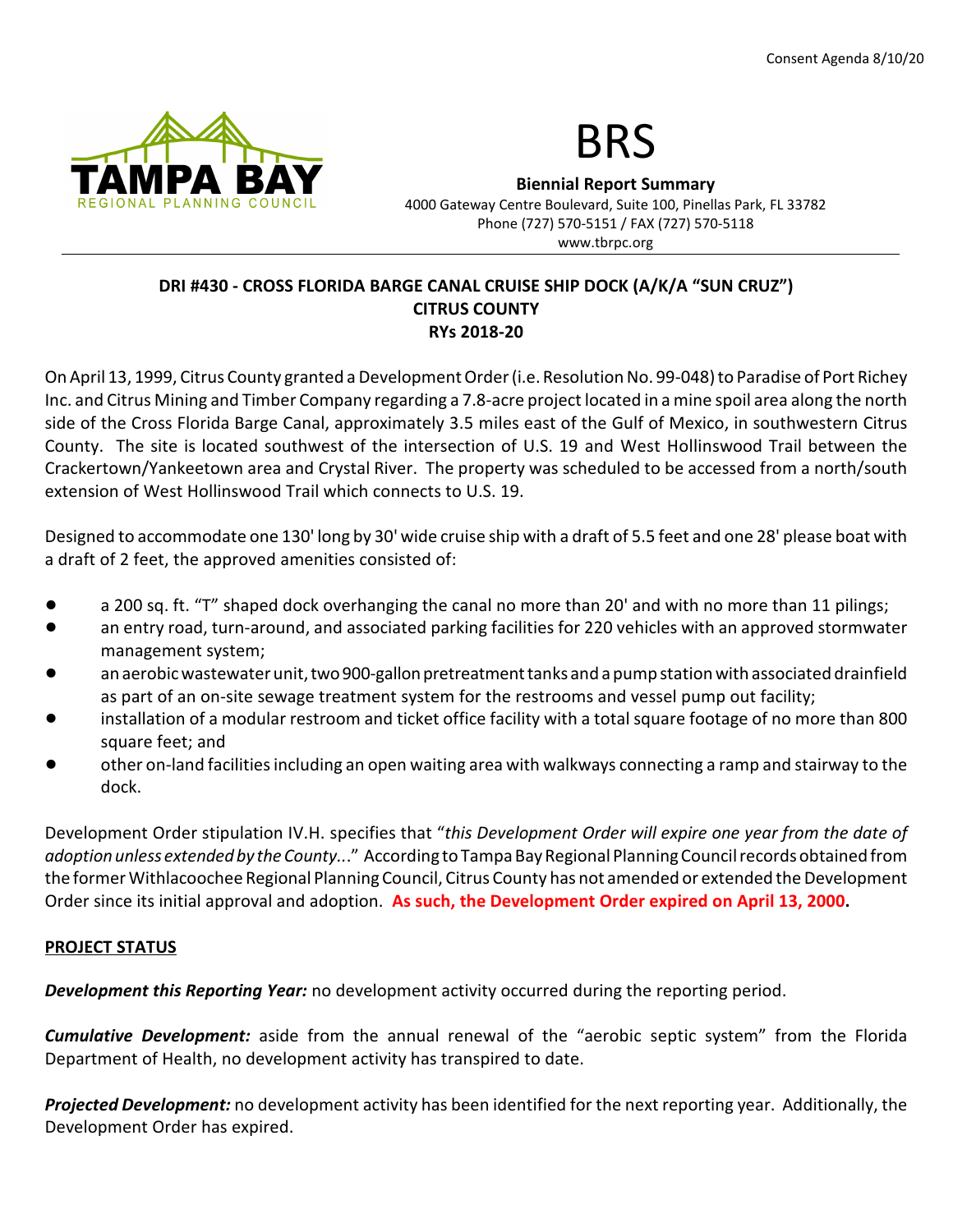# SUMMARY OF DEVELOPMENT ORDER CONDITIONS

- 1. The Developer is/was required to adhere to all stipulations contained in FDEP's Permit #09-013147183- 001, including the identified wildlife habitat mitigation measures (Pages 6-7 of Res. No. 99-048). The 76 stipulations comprising the FDEP Permit were identified and included as "Exhibit B" to the Development Order.
- 2. The Developer is/was required to allow Citrus County staff access to the project's water supply wells and water bodies for the purpose of conducting ground and surface water quality monitoring. Further monitoring measures are/were required to be implemented if inconsistencies with FDEP statewide standards are/were observed. (Page 7 of Res. No. 99-048)
- 3. The Developer is/was required to provide Citrus County with the documented daily wastewater generated and processed through the on-land wastewater facilities on a monthly basis. (Page 7 of Res. No. 99-048)
- 4. No transportation monitoring would/will be required so long as the Level of Service (LOS) "A" is maintained on U.S. 19 between C.R. 488 to C.R. 40 (Levy County). However, if the LOS on this segment is degraded to a "B" (or below), the Developer is/was required to implement "a monitoring and modeling program" to determine the project's significance of traffic on the following roadway segments: U.S. 19 from C.R. 488 to S.R. 40; C.R. 488 from U.S. 19 to U.S. 41; S.R. 40 from U.S. 19 to U.S. 41; and C.R. 40 from U.S. 19 to C.R. 40A, including the three U.S. 19 intersections with West Hollinswood Trail, S.R. 40/C.R. 40 and C.R. 488. (Pages 9-10 of Res. No. 99-048)
- 5. The Developer is/was required to fund construction of a right-turn deceleration and acceleration lanes and other improvements at the U.S. 19/West Hollinswood Trail intersection in accordance with Citrus County and FDOT access management standards. The improvements additionally include signalization at said intersection if (or when) warranted by FDOT's Manual of Uniform Traffic Control Devices. (Page 10 of Res. No. 99-048)
- 6. The Developer is/was required to provide/operate a bus shuttle system for the movement of people between the project and popular local destinations such as the Crystal River Mall and the City of Crystal River. (Page 10 of Res. No. 99-048)
- 7. The Developer is/was required to prepare and submit an Annual Report "on or before the anniversary of the effective date of this Development Order until such time as 100 percent of the development has been completed" (Page 12 of Res. No. 99-048). While it is apparent that the Developer presumed that they are/were entitled to an extension in the frequency of monitoring (to Biennial) or Citrus County granted such, in accordance with a revisions to Subsection 380.06(18), F.S., the Development Order is expired. No further "Annual" or "Biennial" Reports will be required for the project in its present status.